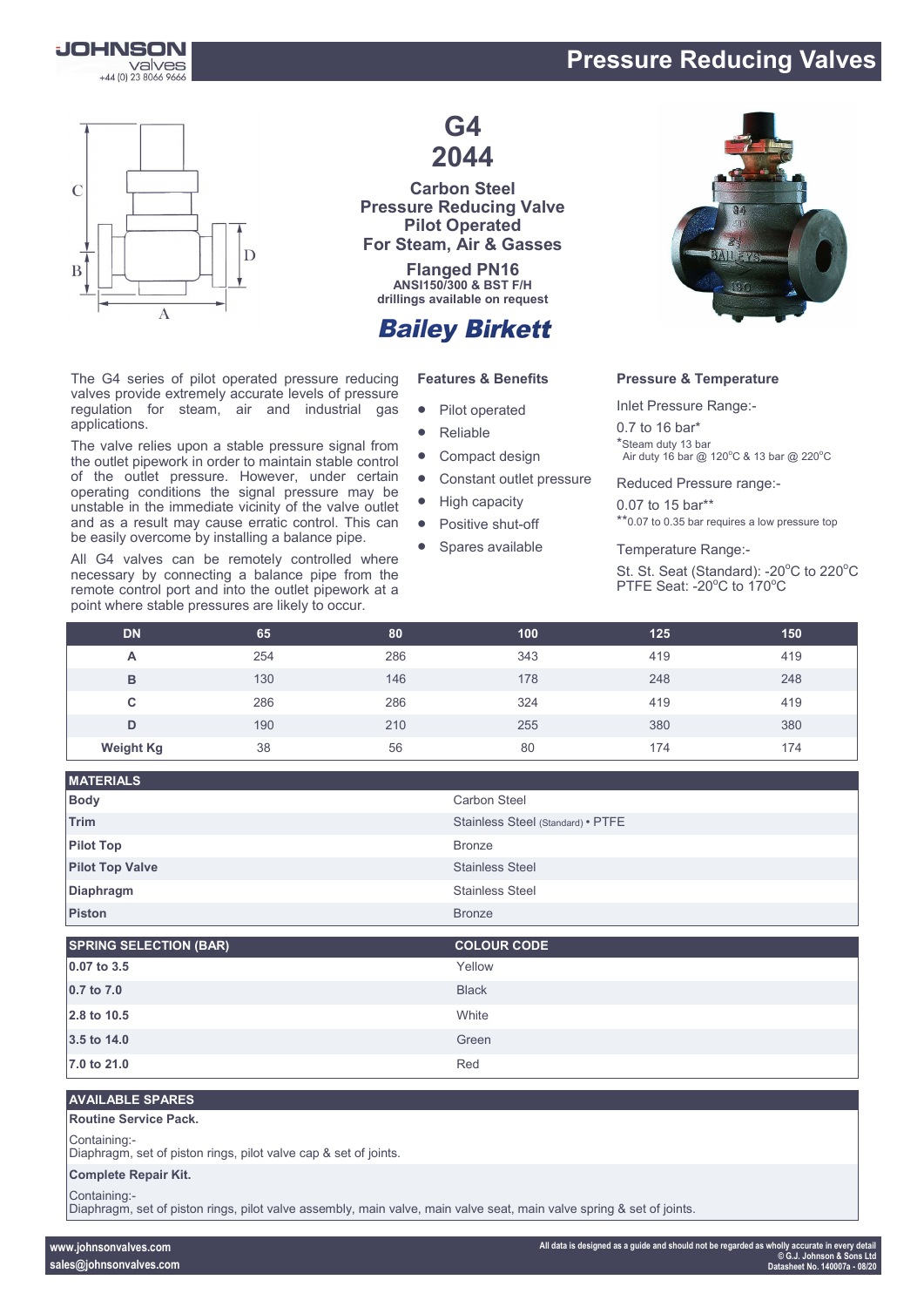

# **G4 2044**

### **Capacity Charts/Sizing**

| DRY SATURATED STEAM CAPACITY (kg/h) |                 |        |                          |                          |                          |                          |
|-------------------------------------|-----------------|--------|--------------------------|--------------------------|--------------------------|--------------------------|
| Inlet<br>(bar)                      | Outlet<br>(bar) | 65     | 80                       | 100                      | 125                      | 150                      |
| 0.70                                | 0.35            | ÷,     | $\overline{\phantom{a}}$ | $\overline{\phantom{0}}$ | $\overline{\phantom{a}}$ |                          |
|                                     | $0.07**$        |        |                          |                          |                          |                          |
|                                     | 0.65            |        | $\overline{\phantom{a}}$ | $\overline{a}$           |                          | $\overline{a}$           |
| 1.00                                | 0.55            |        |                          |                          |                          |                          |
|                                     | $0.32**$        | 1072   | 1337                     | 2397                     |                          |                          |
|                                     | $0.07**$        | 1072   | 1337                     | 2397                     |                          |                          |
|                                     | 1.65            | $\sim$ | $\sim$                   | $\sim$                   | $\overline{\phantom{a}}$ | $\sim$                   |
|                                     | 1.30            | 1418   | 1769                     | 3171                     | 4590                     | 6538                     |
| 2.00                                | 1.10            | 1540   | 1920                     | 3442                     | 4981                     | 7095                     |
|                                     | 0.35            | 1540   | 1920                     | 3442                     | 4981                     | 7095                     |
|                                     | $0.07**$        | 1540   | 1920                     | 3442                     | $\overline{\phantom{a}}$ | $\overline{\phantom{a}}$ |
|                                     | 4.30            | $\sim$ | $\sim$                   | $\sim$                   | $\overline{\phantom{a}}$ | $\overline{\phantom{a}}$ |
|                                     | 4.00            | 2388   | 2978                     | 5338                     | 7727                     | $\sim$                   |
| 5.00                                | 2.75            | 3219   | 4015                     | 7196                     | 10415                    | 14834                    |
|                                     | 0.35            | 3219   | 4015                     | 7196                     | 10415                    | 14834                    |
|                                     | $0.07**$        | 3219   | 4015                     | 7196                     | $\sim$                   | $\omega_{\rm c}$         |
|                                     | 9.00            | 3024   | 3771                     | 6759                     | 9783                     | 13934                    |
| 10.00                               | 5.50            | 5932   | 7398                     | 13260                    | 19193                    | 27335                    |
|                                     | 1.20            | 5932   | 7398                     | 13260                    | 19193                    | 27335                    |
|                                     | 0.35            | 5932   | 7398                     | 13260                    | $\overline{\phantom{a}}$ | $\sim$                   |
|                                     | 14.00           | 3216   | 4011                     | 7190                     | $\overline{\phantom{a}}$ | $\sim$                   |
|                                     | 12.00           | 6629   | 8267                     | 14819                    | 21448                    | 30548                    |
| 15.00                               | 8.25            | 8624   | 10755                    | 19277                    | 27901                    | 39739                    |
|                                     | 2.90            | 8624   | 10755                    | 19277                    | 27901                    | 39739                    |
|                                     | 0.80            | 8624   | 10755                    | 19277                    | $\overline{\phantom{a}}$ | $\overline{\phantom{a}}$ |

\*\* Low pressure top required for outlet pressures below 0.35 Bar

The Max. & Min. outlet pressure for a given inlet pressure and valve size, can be determined from the above table. E.g. a 100mm valve with an inlet pressure of 15.0 bar has a maximum available outlet pressure of 14.0 bar and a minimum of 0.80 bar.

To ensure the above flows, it is critical the correct size of outlet pipe is used. Contact sales for further details.

For super heated steam the above capacities need to be derated, see table below

| <b>SUPER HEATED STEAM DERATING</b> | <b>FACTOR</b>    |  |
|------------------------------------|------------------|--|
| 0 to $10^{\circ}$ C                | Multiply by 0.96 |  |
| 10 to $50^{\circ}$ C               | Multiply by 0.92 |  |
| 50 to $75^{\circ}$ C               | Multiply by 0.89 |  |
| 75 to 100°C                        | Multiply by 0.86 |  |
| 100 to $150^{\circ}$ C             | Multiply by 0.82 |  |